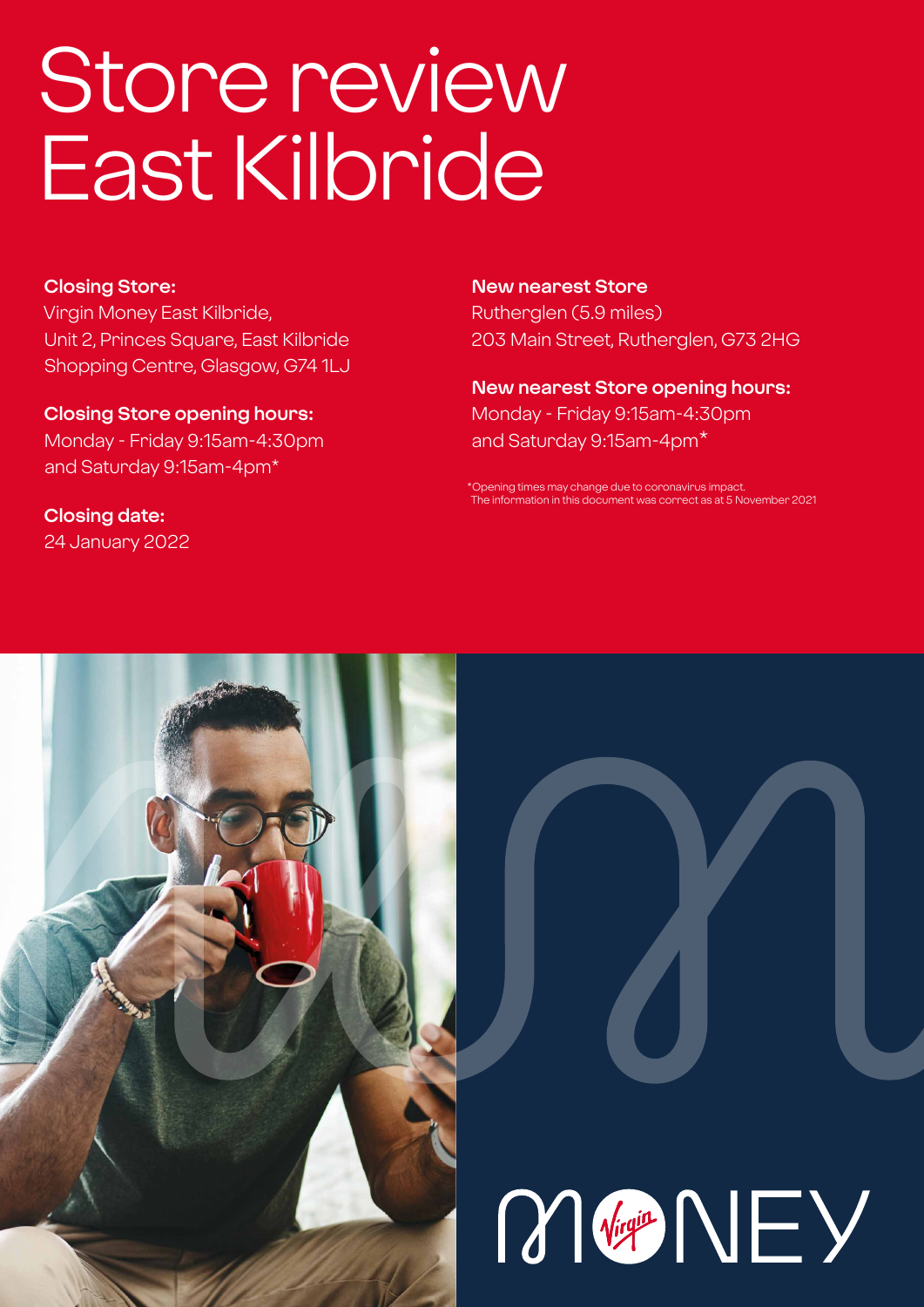# Summary of discussions

This Store review shares the outcome of discussions following the closure announcement for East Kilbride Store. It also contains our contact information if you have any questions or need help before or after the Store closes.

Since the closure announcement, we've been speaking to customers and local stakeholders to find out how we can limit the effects of this closure as much as possible. This has included reaching out to vulnerable and potentially vulnerable customers to offer additional support.

### Why we're closing your Store

More and more customers are taking advantage of our digital services and only visiting Stores when they want to discuss a significant life event. Between April 2019 and July 2021 we've seen digital registrations increase from 48.7% to 57.6% across our personal customers, and daily internet banking and mobile app logins are up 66%.

It's important to balance investment in digital services with making sure our Store network continues to meet the needs of our customers. This means that we've made the difficult decision to close a number of Stores.

This decision has been reached after considerable thought and analysis which includes input from local management.

Our Stores will continue to be a really important part of what we do and we've recently refreshed and revitalised them now that we're one Virgin Money brand.

### Just so you know

When we announced the East Kilbride Store was closing, we published an impact assessment. This provided more information on why we made the decision and ways in which customers could continue to make the most of our banking services. Head to **virginmoney.com/store-closures** or ask in Store to find out more.

# Feedback from customers and local stakeholders

### Customer feedback

Some customers have raised concerns over the closure of the Store and we have received a total of 0.04% complaints on the closure per customers mailed. We've been speaking to them about their personal circumstances and providing information on ways to continue to bank with us. We're confident that the transfer of accounts to the new Store will be smooth and there are alternative ways to bank with us locally or by using our digital services. These include:

- > Should a customer wish to use a Store for general advice or to discuss a product, Rutherglen Store is 5.9 miles away and there are a further 3 Stores within 8 miles.
- > There are other ATMs in the area that are free to use.
- > Our mobile, internet and telephone banking facilities allow customers to do most day-to-day tasks, like balance checks, viewing transactions, transferring money between accounts, paying bills and cancelling / amending regular payments. Customers can even pay in a cheque on the go.
- > Customers are also able to use our mobile app to make external payments in a number of different ways and we're continuing to make our digital banking services bigger and better.
- > The local full service Post Office is located nearby on 15 Cornwall Way and provides personal and business customers with an alternative way to do their day-to-day banking transactions, such as cash withdrawals and paying in cash and cheques. Head to **www.postoffice.co.uk/branch-finder** to find other Post Office locations.
- > Customers can get all the information about our products and services, or raise any concerns by calling us on **0800 121 7365**. Our opening times are 7am to 9pm Monday to Saturday and 10am to 5pm on Sundays.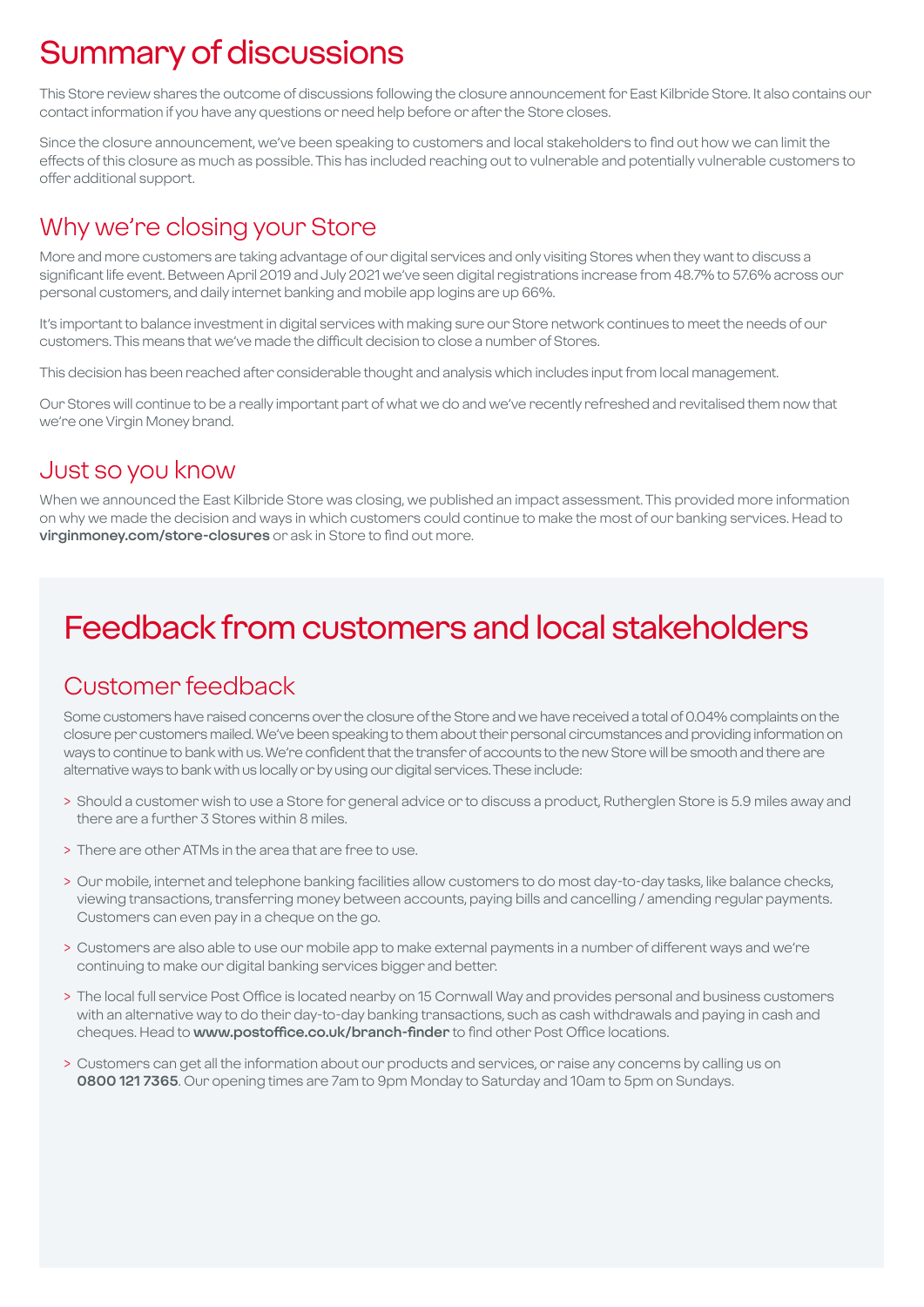### Stakeholder & community feedback

Dr Lisa Cameron MP has asked why the Virgin Money East Kilbride Store was chosen for closure over Rutherglen and if it was anything to do with the cost of retail space in the town. We have responded to her query.

Some customers have raised concerns about parking availability at other Stores, and queues for counter in the Rutherglen Store. We have talked with customers about digital banking so that they don't have to travel, and also day-to-day banking at the local Post Office to where they live and work. Where customers chose to travel to another Store, we have offered guidance on parking in that area.

A number of customers have indicated that their preference will be to use the Post Office, as it's very close to our Store. We have called the local Post Office to make sure they were aware of our pending closure and shared information, including copies of our Impact Assessment leaflet.

Our Store Manager has also contacted the local Library to ask if any support groups based there would benefit from additional support from our team. The only group running at present is a children's group. We have shared a copy of our Impact Assessment leaflet just in case they get any enquiries.

Our Store Manager has also contacted the local Citizens Advice Bureau to share details of our Store closure and other ways to complete day-to-day banking, so they can share this information with our mutual customers who need additional support.

### Engagement with customers and local stakeholders

| <b>Stakeholders</b>        | <b>Engagement activities</b>      | <b>Additional notes</b>                                                                                                                                                                                                                                                                                                                                                |
|----------------------------|-----------------------------------|------------------------------------------------------------------------------------------------------------------------------------------------------------------------------------------------------------------------------------------------------------------------------------------------------------------------------------------------------------------------|
| <b>Customers</b>           | Store posters and leaflets        | Live from 30 September 2021.                                                                                                                                                                                                                                                                                                                                           |
|                            | Closure details on our<br>website | Available at virginmoney.com/store-closures                                                                                                                                                                                                                                                                                                                            |
|                            | External media                    | Announcement issued to national and local media outlets.                                                                                                                                                                                                                                                                                                               |
|                            | <b>Direct mailing</b>             | A letter, 24-hour banking leaflet and Post Office services leaflet sent on 29<br>September 2021. This was issued to all Store customers and customers<br>regularly using the Store.                                                                                                                                                                                    |
|                            |                                   | The mailing included info on the Store closure and how to access all the<br>other ways to bank. This provided customers with a minimum 12 weeks'<br>notice in line with the UK Finance Access to Banking Standard and Financial<br>Conduct Authority (FCA) Guidance.                                                                                                   |
|                            | Customer contact                  | We're contacting known vulnerable and potentially vulnerable customers,<br>to see what we can do to support their banking needs after the closure.<br>We'll talk to them about their personal circumstances and ways we can<br>help. This may include arranging a meeting with the nearest Store Manager<br>or walking the route to the nearest Post Office with them. |
|                            |                                   | All customers can attend digital banking sessions either in Store, at a local<br>library or carried out remotely when requested. The Store digital banking<br>sessions are scheduled for 27 October and 12 November 2021.                                                                                                                                              |
|                            |                                   | Corporate Structured Finance and Commercial and Private Relationship<br>Managers will talk to their customers about the closure and make sure they<br>have support in place to meet their banking requirements (e.g. we may be<br>able to set up a cash delivery service for some of our Business customers).                                                          |
| Customer<br>support groups | Email                             | Email sent to local Citizens Advice Bureau on 30 September 2021.<br>Email sent to local Chamber of Commerce on 30 September 2021.<br>Email sent to Age Scotland local group, RNIB and FSB regional team on 30<br>September 2021.                                                                                                                                       |
| Politicians                | Email / letter                    | Email issued to local MP and MSP on 29 September 2021 and local<br>Councillors 30 September 2021.                                                                                                                                                                                                                                                                      |
| Post Office                | <b>Meetings</b>                   | Following discussions of the closure with the Post Office, they're contacting<br>the nearest three Post Office branches to each closing Store. This is to make<br>sure they're aware of the closure and supplied with extra pay-in envelopes.                                                                                                                          |